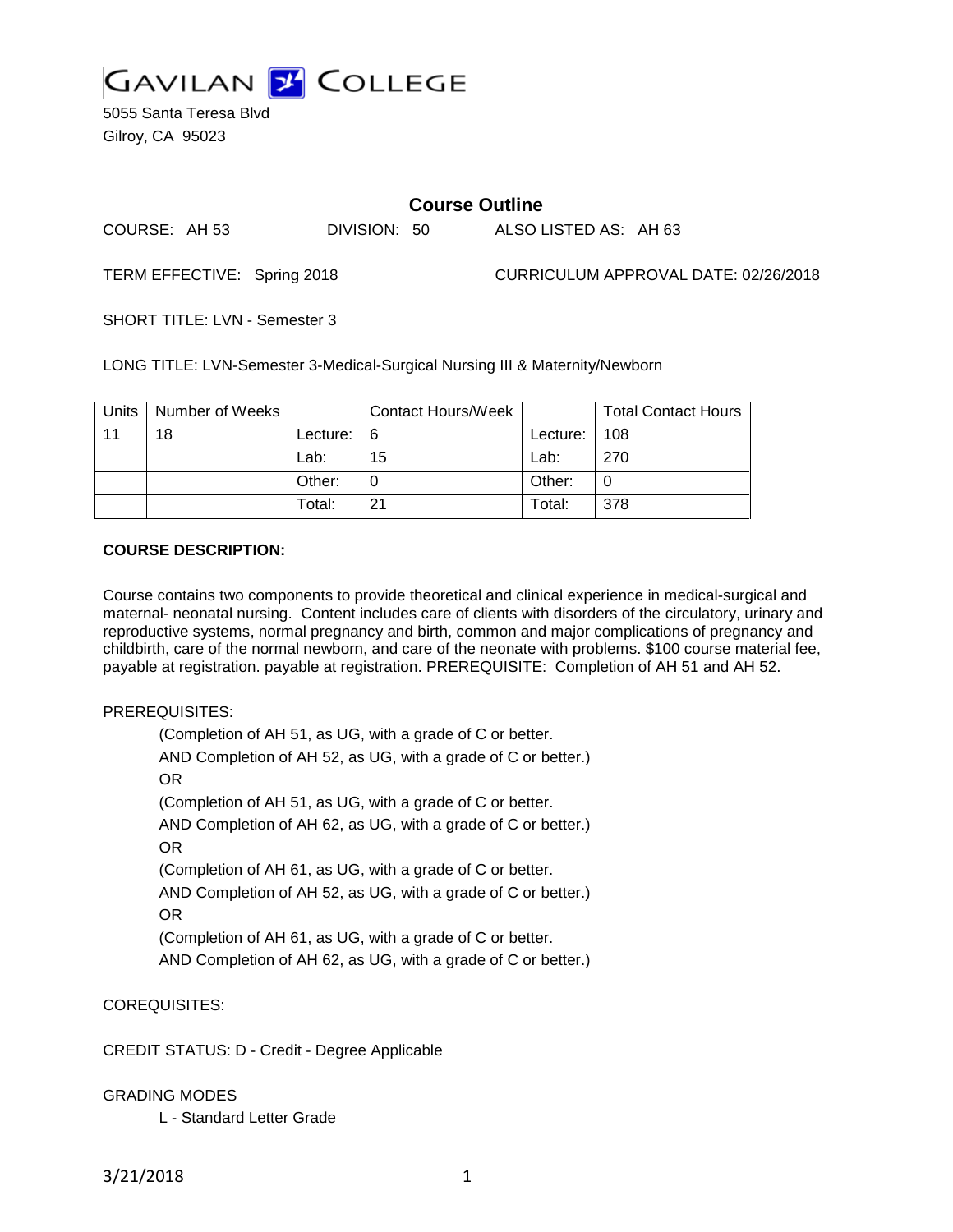SCHEDULE TYPES:

- 02 Lecture and/or discussion
- 03 Lecture/Laboratory
- 04 Laboratory/Studio/Activity
- 04B Laboratory LEH 0.75

#### **STUDENT LEARNING OUTCOMES:**

1. Students will use learned theoretical concepts to critically think in patient care situations and will recognize and respond safely, effectively and appropriately to patient care needs and problems.

Measure of assessment: Skills testing. Clinical evaluations of performance in hospital clinicals. Theory exams. Clinical calculation exams.

Year assessed, or planned year of assessment: 2019

Semester: Fall

2. Students will communicate effectively with people of all ages, cultures and ethnicities. Students will demonstrate awareness of the students' own values and opinions, as well as awareness and respect of the opinions and values of others. Communication includes listening, speaking, reading, and writing analytically and respectfully.

Measure of assessment: Clinical evaluations. Skills testing. Participation in classroom discussions regarding ethical dilemmas.

Year assessed, or planned year of assessment: 2019

Semester: Fall

This SLO addresses cultural diversity: true

3. Students will consistently demonstrate honest and ethical behavior in the classroom and in their clinical practice. Students will practice within the scope of practice expected of a Licensed Vocational Nurse (LVN).

Measure of assessment: Adherence to the guidelines stated in the Gavilan College Nursing Student Handbook. Clinical evaluations. Skills testing. Turnitin.com.

Year assessed, or planned year of assessment: 2019

Semester: Fall

4. Students will develop lifestyle choices that promote self-reliance towards physical, mental and social health. Students will develop skills to enhance job readiness and career goal identification which will promote lifelong learning and personal well-being.

Measure of assessment: Classroom discussions. Clinical evaluations. Skills testing. Clinical worksheets.

Year assessed, or planned year of assessment: 2019

Semester: Fall

CULTURAL DIVERSITY:

Students will communicate effectively with people of all ages, cultures and ethnicities. Students will demonstrate awareness of the students' own values and opinions, as well as awareness and respect of the opinions and values of others. Communication includes listening, speaking, reading, and writing analytically and respectfully.

## **CONTENT, STUDENT PERFORMANCE OBJECTIVES, OUT-OF-CLASS ASSIGNMENTS**

Curriculum Approval Date: 02/26/2018

LECTURE CONTENT:

Week 1

- **Syllabus**
- Course Overview & Expectations
- Nursing Student Handbook & Policies
- Canvas LMS / ATI

Clinical Skills Review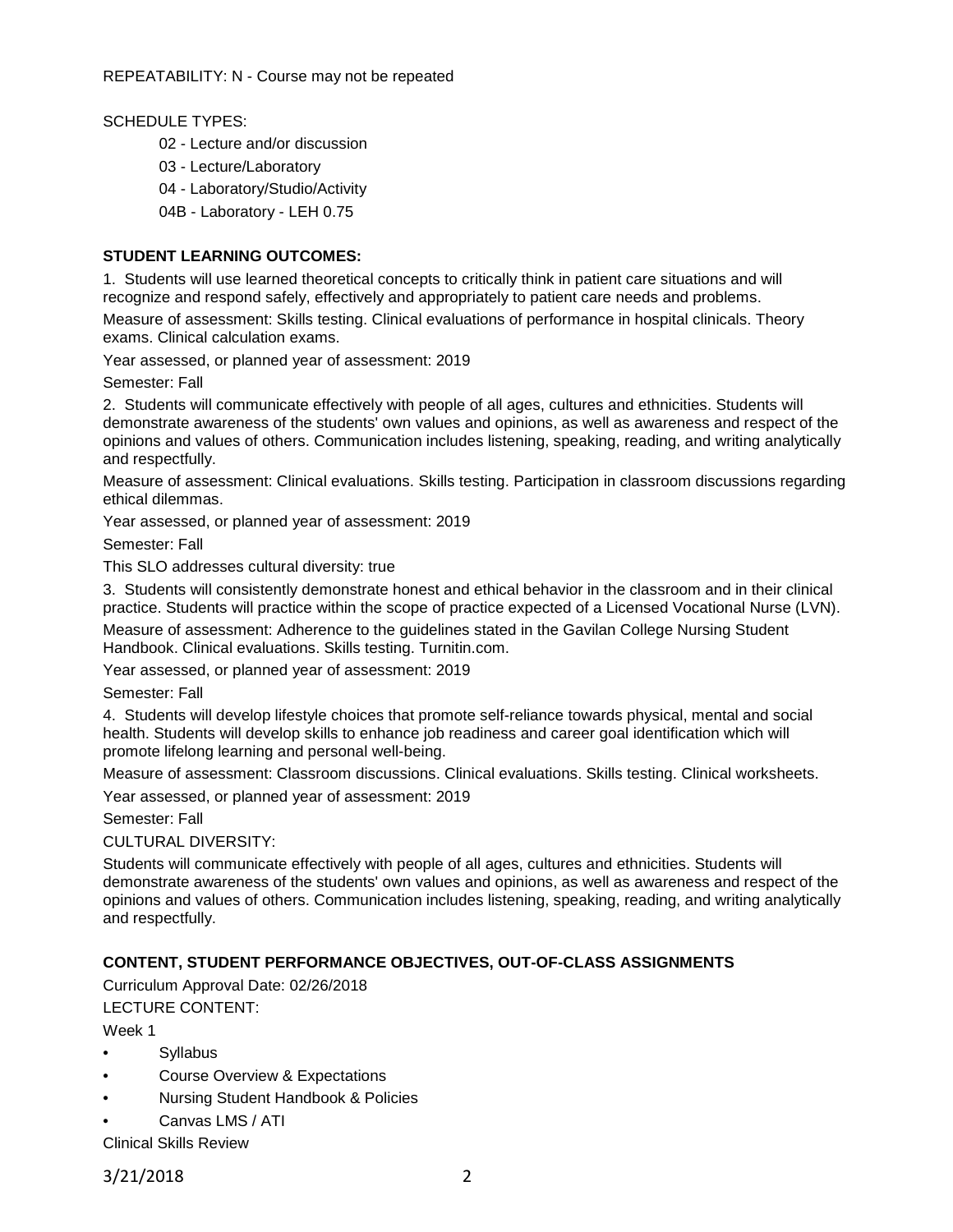- **Foley**
- **Trach**
- Nasogastric Tube
- **Wound Care**

Overview of Maternity Nursing including a historical perspective

• Human Reproductive System

Fetal Development

- The student is able to verbalize the requirements for the course, including:
- □ Attendance
- $\Box$  Clinical requirements
- $\square$  Grading
- $\Box$  Homework
- □ Nursing Student Handbook & Policies
- States the steps to correctly insert a Foley catheter using aseptic technique
- Outlines the steps for tracheostomy care and the signs and symptoms that a patient needing suctioning will experience
- Identifies 4 reasons a patient will have a nasogastric tube & the safety concerns of each.
- Is able to list 4 types of wound dressings
- Able to list three federal programs that assist mothers and newborns
- Ability to describe changes in prenatal and intrapartum care that have changed through the years and their effect on patient outcomes.
- Identify the anatomy of the female reproductive system.
- Explain the functions of the external, internal, and accessory female organs in human reproduction.
- Discuss the importance of the pelvic bones to the birth process.

Explain the menstrual cycle and the female hormones involved in the cycle.

# Week 2

- Female Reproductive Cycle
- Pregnancy and Preterm & Labor Drugs
- **Prenatal Care**
- **Pregnancy**
- Complications during Pregnancy
- Skills Testing
- **Trach Care**
- Nasogastric tube insertion
- **Foley insertion**
- Wound Care
- Explain human fertilization and implantation.
- List the goals of prenatal care.
- Discuss prenatal care for a normal pregnancy.
- List 4 medications used for pregnant women & 4 risk factors of using medications with fetal development
- Differentiate among the presumptive, probable, and positive signs of pregnancy.
- Identify nutritional needs for pregnancy and lactation.
- Explain the use of fetal diagnostic tests in women with complicated pregnancies.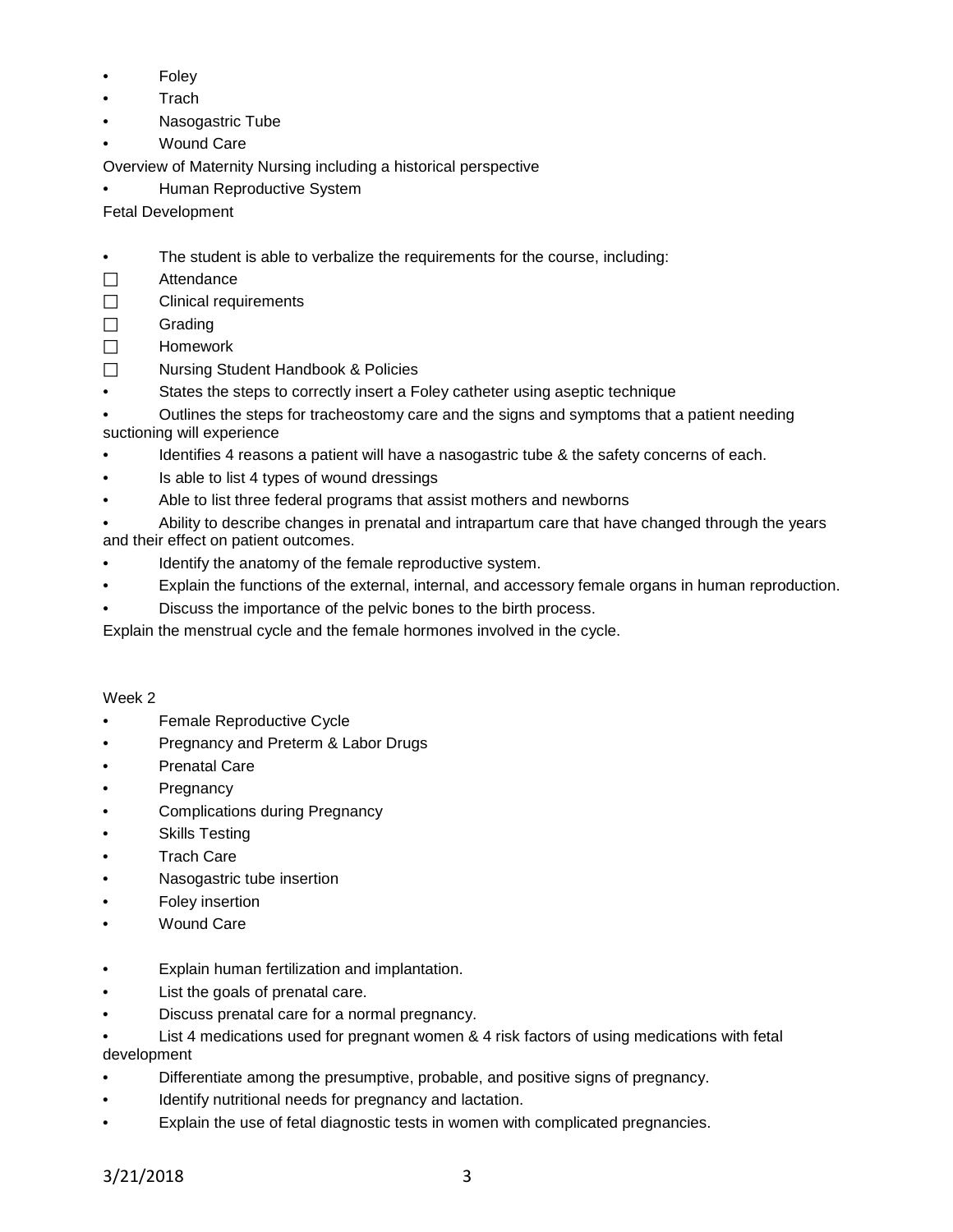Identify methods to reduce a woman's risk for antepartum complications.

Describe antepartum complications, their treatment including mediations, and their nursing care.

## Week 3

- Nursing care of mother and infant during labor and birth
- Skills Demonstration Birth, Postpartum and Neonatal Assessment
- Lists 4 assessment requirements for the laboring mother.
- Able to describe 6 comfort techniques for the laboring mother.
- Describes 4 potential complications of the newborn that can occur during the birthing process
- Able to verbalize the stages of labor and the safety concerns of each stage.
- Can describe differentiating factors of normal from abnormal postpartum bleeding

Able to state the assessment items and APGAR method.

## Week 4

- Nursing management of pain during labor and birth
- Nursing management of pain during labor and birth (Continued)
- Theory Exam 1
- List common types of classes offered to childbearing families.
- Describe woman's comfort during labor.
- Discuss advantages and limitations of non-pharmacological methods of pain management during labor and methods of childbirth preparation.
- Explain non-pharmacological methods of pain management for labor, including the nursing role for each.
- Discuss advantages and limitations of pharmacological methods of pain management.

Explain each type of pharmacological pain

management, including the nursing role for each

## Week 5

- Nursing care of women with complications during labor and birth
- The family after birth
- Complications following birth
- Women's health care
- Review the nurse's role in obstetric emergencies.
- Illustrate the nurse's role in each obstetric procedure and nurse's role in a cesarean birth.
- Describe factors that contribute/abnormal labor.
- Explain each intrapartum complication discussed in this chapter.
- Discuss the nurse's role in caring for women with each intrapartum complication.
- Describe how to individualize postpartum and newborn nursing care for different patients.

• Describe specific cultural beliefs that the nurse may encounter when providing postpartum and newborn care.

- Describe postpartum changes in maternal systems
- and the nursing care associated with those changes.
- Modify nursing assessments and interventions for the woman who has a cesarean birth.
- Explain the emotional needs of postpartum women and their families, including the needs of a grieving parent.
- Describe the nursing care of the normal newborn.
- Identify signs and symptoms that may indicate a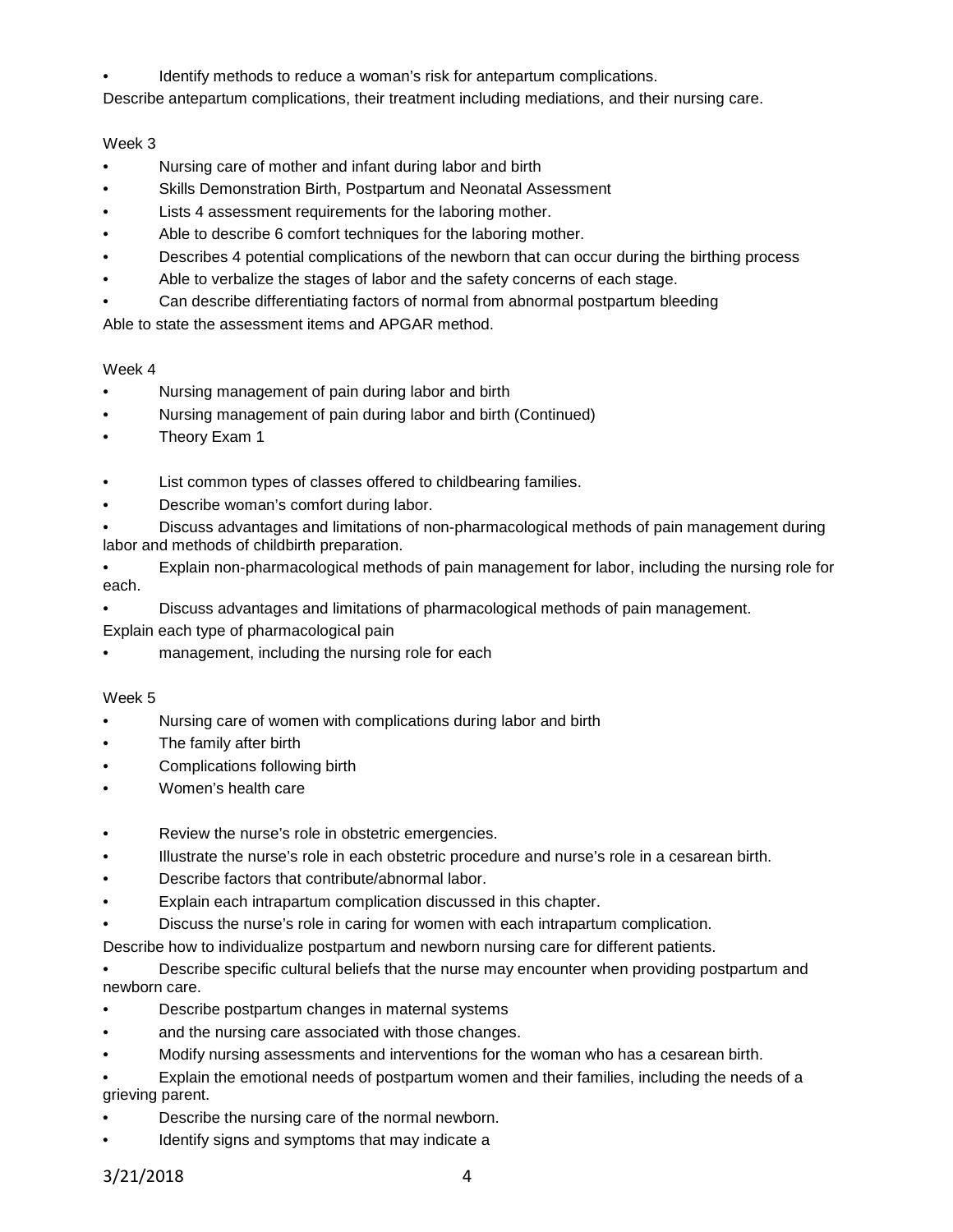- complication in the postpartum mother or newborn.
- Describe nursing interventions to promote optimal infant nutrition.
- Explain the physiological characteristics of lactation.
- Discuss the influences of breastfeeding /bottle-feeding the newborn.
- Identify principles of breast pumping and milk storage.
- Discuss the dietary needs of the lactating mother.
- Describe signs and symptoms for each postpartum complication.
- Identify factors that increase a woman's risk for developing each complication.

• Explain nursing measures that reduce a woman's risk for developing specific postpartum complications.

- Describe the medical and nursing management of postpartum complications.
- Explain general and specific nursing care for each complication.
- Compare and contrast mood disorders in the postpartum period.
- Describe each menstrual disorder and its care.
- Explain each gynecological infection in terms of cause, transmission, treatment, and care.
- Describe the various methods of birth control, including indications, side effects and contraindications of each.
- Describe possible causes and treatment of infertility.
- Explain the changes that occur during the perimenopausal period and after menopause.
- Describe the nursing care for woman with pelvic floor dysfunction and leiomyoma.

## Week 6

Student Health Fair

- Measure blood pressure
- Measure blood glucose
- Provide patient education based on blood pressure and blood glucose results
- Assist a licensed optometrist with vision screening
- Pharmacology Practice Test 1
- Describe normal reflexes of the newborn
- Demonstrate the details of the physical assessment of the newborn.
- State four methods of maintaining the body temperature of a newborn.
- Define the following skin manifestations in the newborn: lanugo, vernix caseosa, mongolian spots, milia, acrocyanosis, and desquamation.
- State the cause and describe the appearance of physiological jaundice in the newborn.
- State the methods of preventing infection in newborns.
- Interpret discharge teaching for the mother and her newborn.
- Differentiate between the preterm and the low-birth-weight newborn.
- List three causes of preterm birth.
- Describe the symptoms of cold stress and methods of maintaining thermoregulation.
- Contrast the techniques for feeding preterm and full-term newborns.
- Discuss two ways to help facilitate maternal–infant bonding for a preterm newborn.
- Describe the family reaction to preterm infants and nursing interventions.
- List three characteristics of the post-term infant.

Week 7 The newborn with: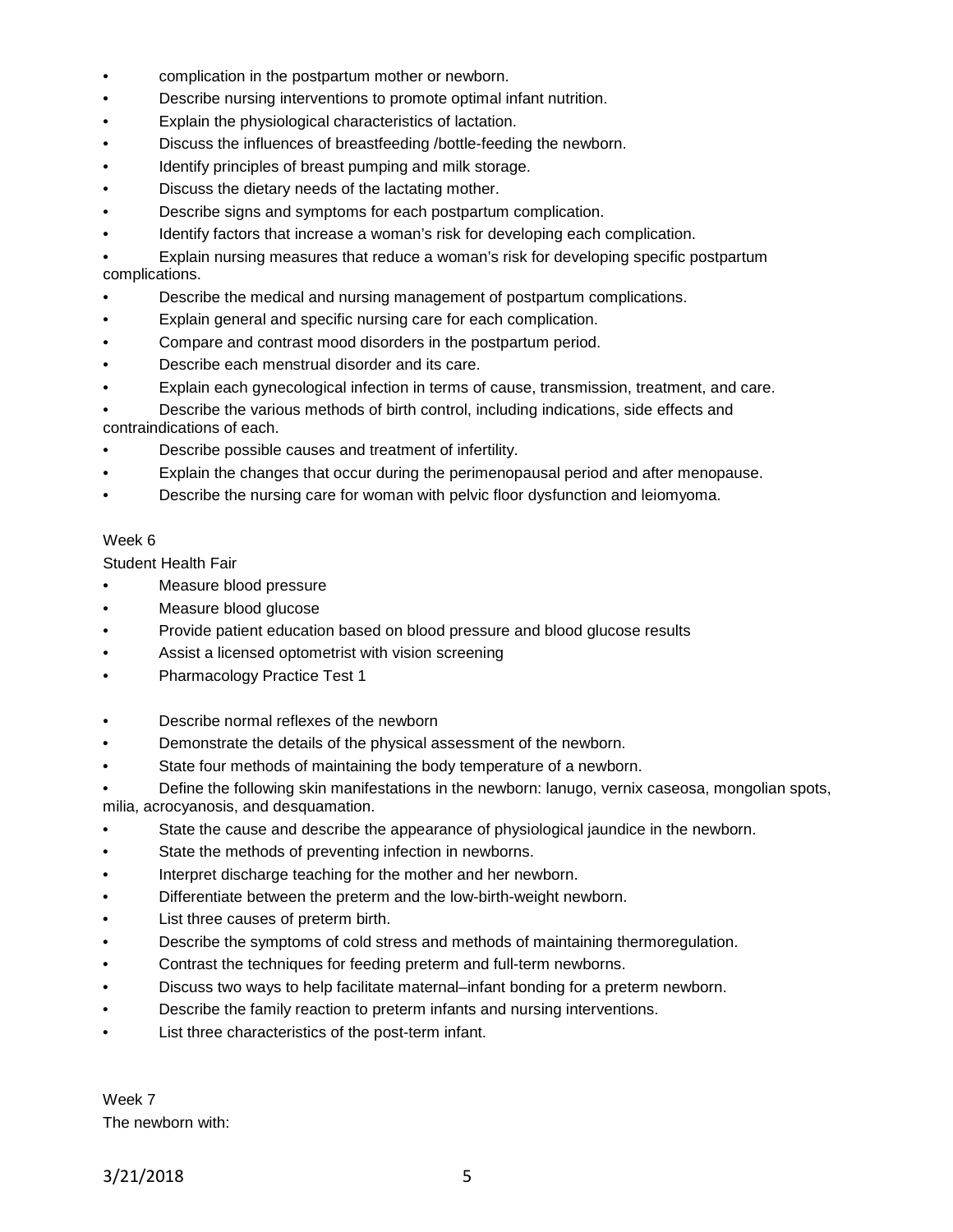- perinatal injury
- congenital malformation
- ATI Proctored Maternity EXAM 1

Theory Test 2

- List and define the more common disorders of the newborn.
- Describe the classifications of birth defects.
- Outline the nursing care for the newborn with hydrocephalus.
- Discuss the prevention of neural tube anomalies.
- Outline the preoperative and postoperative nursing care of a newborn with spina bifida cystica.
- Differentiate between cleft lip and cleft palate.
- Discuss the early signs of developmental hip dysplasia.
- Discuss the dietary needs of a newborn with phenylketonuria.
- Discuss the care of the newborn with Down syndrome.
- Describe the symptoms of increased intracranial pressure.
- Discuss the assessment and nursing care of a newborn with macrosomia.
- Outline the causes and treatment of hemolytic disease of the newborn (erythroblastosis fetalis).
- Devise a plan of care for a newborn receiving phototherapy.

Describe home phototherapy.

## Week 8

- **Female Reproductive Disorders**
- Drugs for Woman's reproductive Health and Menopause
- Drugs for Disorders in Woman's Health and Reproductive disorders
- List data to be collected related to the assessment of the female reproductive system.

• Describe the nursing interventions for women who are undergoing diagnostic tests and procedures for reproductive system disorders.

• Identify the nursing interventions associated with douche, cauterization, heat therapy, and topical medications used to treat disorders of the female reproductive system.

- Explain the pathophysiology, signs and symptoms, complications, diagnostic procedures, and medical or surgical treatment for selected disorders of the female reproductive system.
- Assist in developing a nursing care plan for patients with common disorders of the female reproductive system.
- Describe the nursing interventions for the patient who is menopausal.
- Recognize that successful contraception is essential to the health and well-being of women.
- Describe methods of contraception commonly prescribed, patient selection, mechanisms of action, and possible side effects.

• Identify specific nursing actions that will enhance successful contraception for women and their partners.

• Describe the nursing process, including health teaching and risk-benefit–alternative education associated with medications used for contraception and family planning.

• Provide up-to-date health information for non-pharmacologic and pharmacologic interventions for women experiencing menopausal symptoms.

• Describe the nursing process, including health teaching and risk-benefit–education associated with medications used for menopausal symptoms.

• List the components of the immune system and describe their role in innate immunity, acquired immunity, and tolerance.

List the data to be collected when assessing a patient with a disorder of the immune system.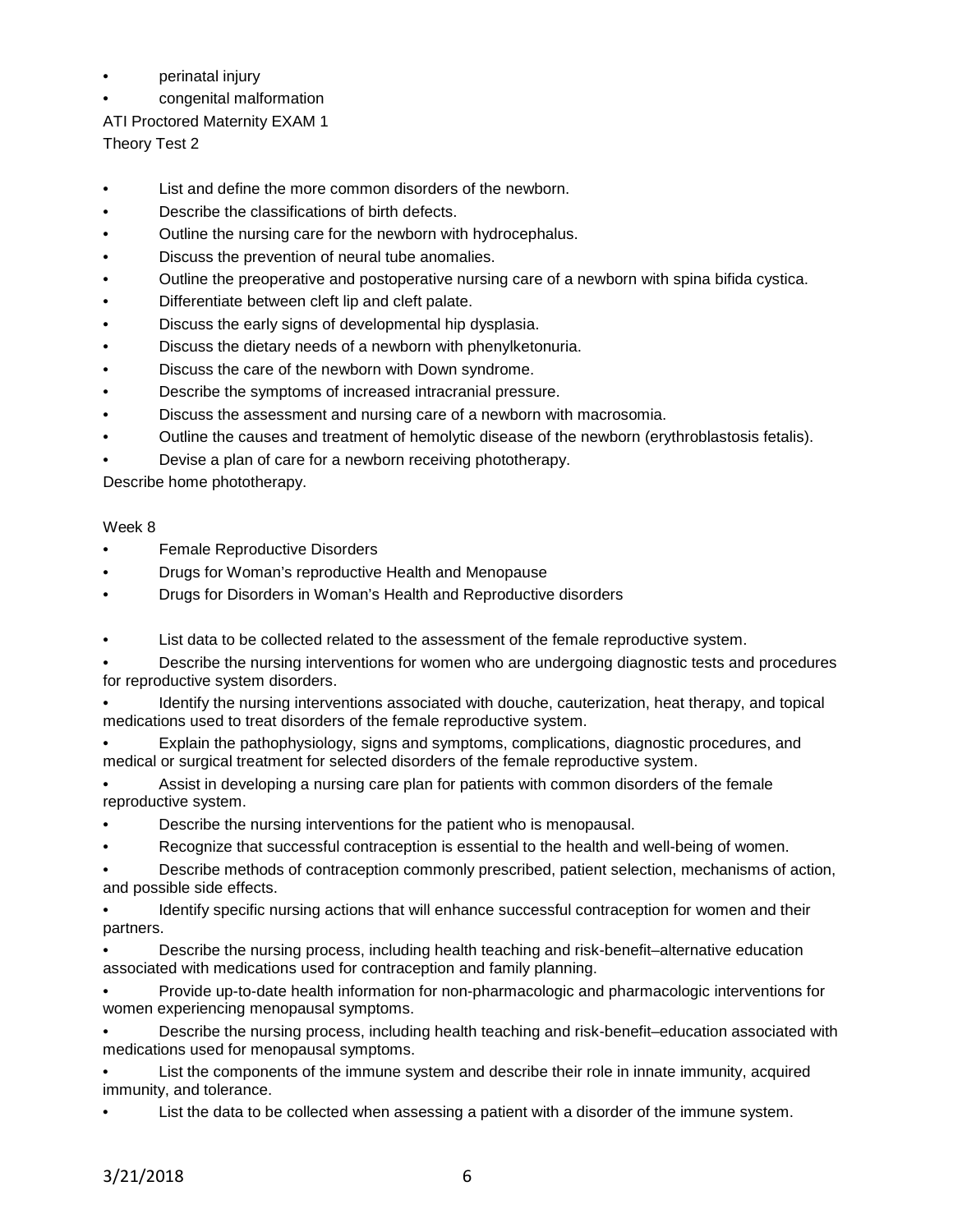• Describe the tests and procedures used to diagnose disorders of the immune system and nursing considerations for each.

• Describe the nursing care for patients undergoing common therapeutic measures for disorders of the immune system.

• Describe the pathophysiology, signs and symptoms, medical diagnosis, and medical treatment for selected disorders of the immune system.

• Assist in developing a nursing care plan for a patient with a disorder of the immune system.

• Describe the history of human immunodeficiency virus (HIV) and acquired immunodeficiency syndrome (AIDS).

- Explain the pathophysiology and cause of HIV infection.
- List risk factors associated with HIV infection.
- Identify complications associated with HIV infection.
- Identify criteria for diagnosis of AIDS.
- Name the major HIV drugs, indications, side effects, and nursing considerations.
- Describe appropriate nursing care and patient teaching of the patient with HIV and AIDS.

#### Week 9

• Math Practice Midterm Exam

Theory Midterm Exam

## Week 10

- Fluids and Electrolytes
- Vitamin and Mineral Replacement
- Fluid & Electrolyte Replacement
- Male Reproductive Disorders
- Sexually Transmitted Infections
- Drugs for Men's Health and Reproductive Disorders
- Describe the extracellular and intracellular fluid compartments.
- Describe the composition of the extracellular and intracellular body fluid compartments.
- Discuss the mechanisms of fluid transport and fluid balance.
- Identify the causes, signs and symptoms, and treatment of fluid imbalances.

• Describe the major functions of the major electrolytes—sodium, potassium, calcium, magnesium, and chloride.

- Identify the causes, signs and symptoms, and treatment of electrolyte imbalances.
- List data to be collected in assessing fluid and electrolyte status.
- Discuss the medical treatment and nursing management of persons with fluid and electrolyte imbalances.
- Explain why older persons are at increased risk for fluid and electrolyte imbalances.
- List the four types of acid-base imbalances.
- Identify the major causes of each acid-base imbalance.
- Explain the medical treatment and nursing management of acid-base imbalances.
- Discuss the four justifications for the use of vitamin supplements.
- Differentiate between water- and fat-soluble vitamins.
- Relate food sources and deficiency conditions associated with each vitamin.
- Explain the need for iron and foods that are high in iron content.
- Explain the uses for iron, copper, zinc, chromium, and selenium.

3/21/2018 7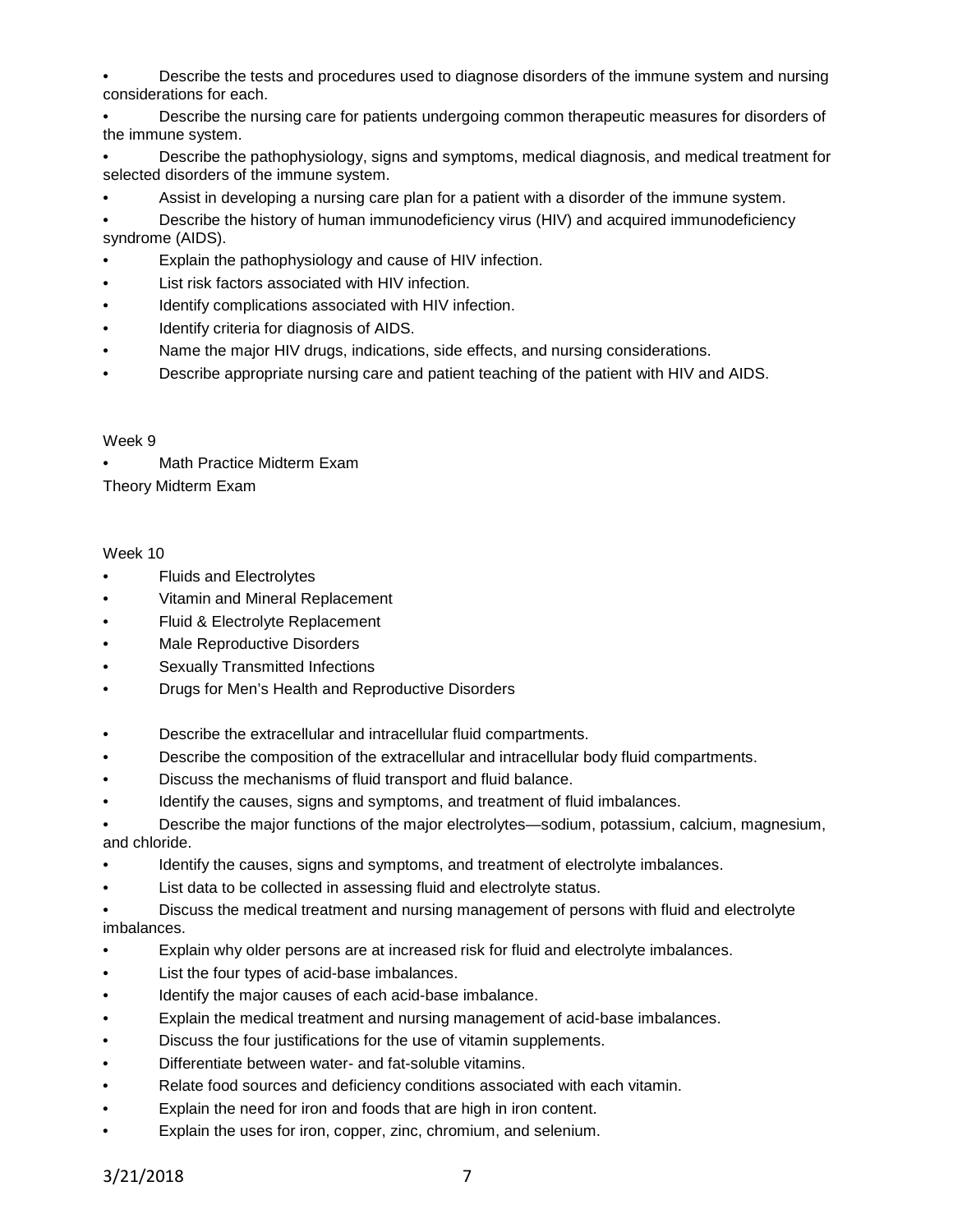- Describe the nursing interventions, including patient teaching, related to vitamin and mineral uses.
- Describe osmolality and tonicity.
- Describe the classifications of intravenous fluids.
- Discuss the functions of major electrolytes.
- Differentiate between major intracellular and extracellular electrolytes.

• Describe major signs and symptoms of deficiency and excess of potassium, sodium, calcium, magnesium, chloride, and phosphorus.

• Explain the methods used to correct potassium, calcium, and magnesium excess.

• Apply the nursing process to the care of the patient experiencing fluid, potassium, sodium, calcium, and magnesium imbalances.

- Describe the major structures and functions of the normal male reproductive system.
- Identify data to be collected when assessing a male patient with a reproductive system disorder.
- Discuss commonly performed diagnostic tests and procedures and the nursing implications of each.

• For selected disorders of the male reproductive system, explain the pathophysiology, signs and symptoms, complications, medical diagnosis, and medical treatment.

• Identify common therapeutic measures used to treat disorders of the male reproductive system and the nursing implications of each.

• Assist in developing a nursing care plan for a male patient with a reproductive system disorder.

• Describe tests used to diagnose sexually transmitted infections and the nursing considerations associated with each.

- Explain why specific sexually transmitted infections must be reported to the health department.
- List infectious diseases classified as sexually transmitted infections.

• For selected sexually transmitted infections, describe the pathophysiology, signs and symptoms, complications, and medical treatment.

• Explain the importance of the nurse's approach when dealing with patients who have sexually transmitted infections.

• Describe the effects of gonadal hormone supplementation on the hypothalamic, anterior pituitary feedback loop.

• Describe the role of testosterone therapy in managing developmental problems related to primary and secondary male sex characteristics and in spermatogenesis.

• Differentiate common conditions for which androgen therapy and anti-androgen therapy are indicated.

- Describe patients for whom androgen therapy is particularly risky.
- Assess patients for therapeutic and adverse effects of androgen therapy.
- Categorize commonly prescribed medications that can impair male sexual function.

• Explain the nursing process, including patient teaching, related to drugs used to treat male reproductive disorders.

Week 11 Hematologic Disorders Anticoagulants, Antiplatelets and Thrombolytics Cardiac Disorders

- **Hypertension**
- Cardiac Glycosides, Antianginals, and Antidysrhythmics
- **Diuretics**

• List the components of the hematologic system and describe their role in oxygenation and hemostasis.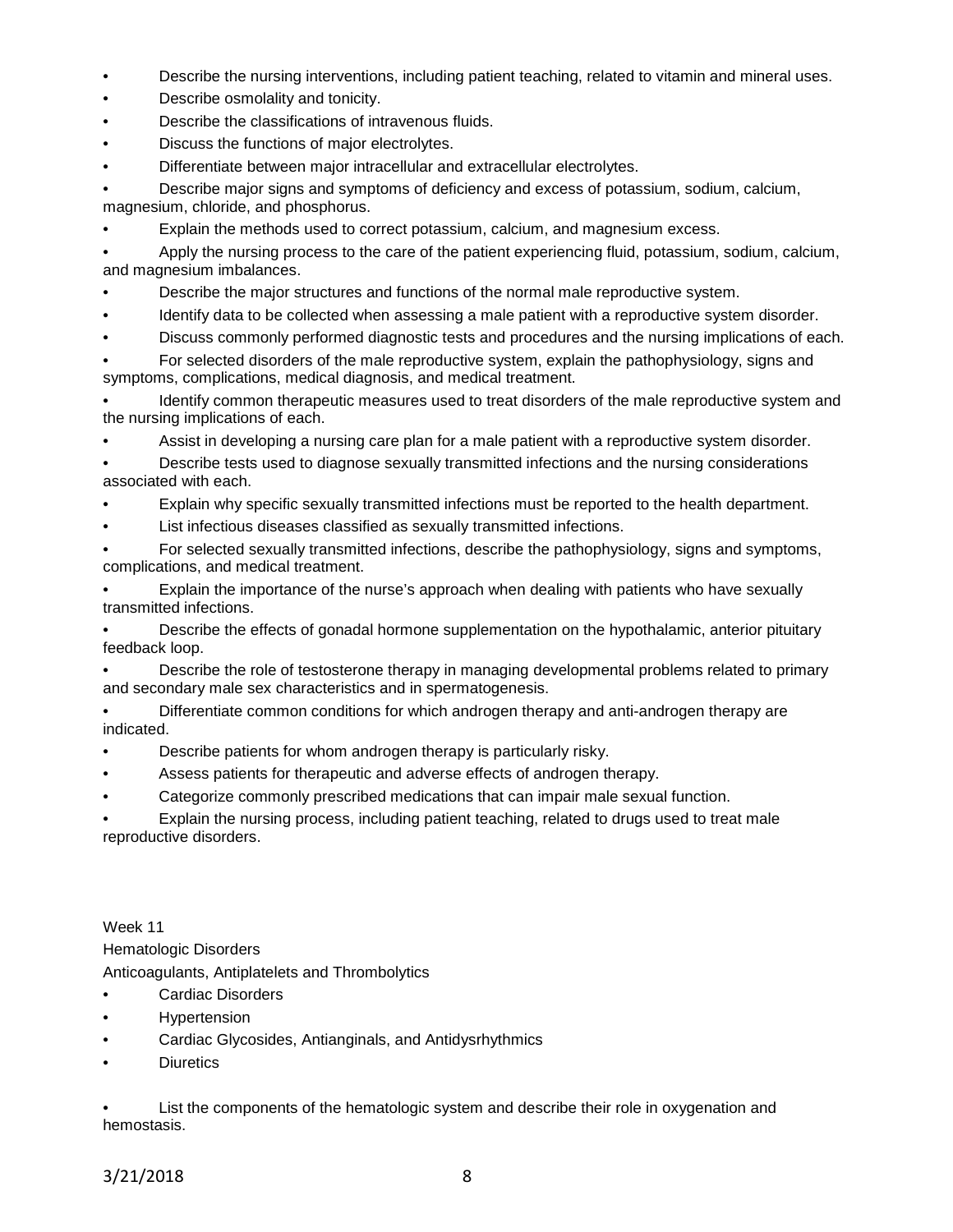Identify data to be collected when assessing a patient with a disorder of the hematologic system.

• Describe tests and procedures used to diagnose disorders of the hematologic system, and nursing considerations for each.

• Describe nursing care for patients undergoing common therapeutic measures for disorders of the hematologic system.

• Describe the pathophysiology, signs and symptoms, medical diagnosis, and medical treatment for selected disorders of the hematologic system.

- Assist in planning nursing care for a patient with a disorder of the hematologic system.
- Compare the action for anticoagulants, antiplatelets, and thrombolytics.
- Differentiate the side effects of anticoagulants, antiplatelets, and thrombolytics.
- Apply the nursing processes, including patient teaching, for anticoagulants and thrombolytics.
- Label the major parts of the heart.
- Describe the flow of blood through the heart and coronary vessels.
- Name the elements of the heart's conduction system.
- State the order in which normal impulses are conducted through the heart.
- List the data to be obtained in assessing the patient with a cardiac disorder.

• Explain the nursing considerations for patients having procedures to detect or evaluate cardiac disorders.

• Identify nursing implications for common therapeutic measures, including drug, diet, or oxygen therapy; pacemakers and cardioverters; cardiac surgery; and cardiopulmonary resuscitation.

• Explain the pathophysiology, risk factors, signs and symptoms, complications, and treatment for selected cardiac disorders.

- Assist in developing nursing care plans for patients with cardiac disorders.
- Define hypertension.
- Explain the physiology of blood pressure regulation.

• Discuss the risk factors, signs and symptoms, diagnosis, treatment, and complications of hypertension.

• Identify the nursing considerations when administering selected antihypertensive drugs.

• List the data to be obtained in the nursing assessment of a person with known or suspected hypertension.

- Describe the nursing interventions for the patient with hypertension.
- Identify the nursing diagnoses, goals, and outcome criteria for the patient with hypertension.

## Week 12

- **Shock**
- Vascular Disorders
- Antihypertensives

Antihyperlipidemics and Peripheral Vasodilators

- Urologic Disorders
- Drugs for Urinary Tract Disorders
- List the types of shock.
- Describe the pathophysiology of each type of shock.
- List the signs and symptoms of each stage of shock.
- Explain the first aid emergency treatment of shock outside the medical facility.
- Identify general medical and nursing interventions for shock.
- Explain the rationale for medical-surgical treatment of shock.
- Assist in developing care plans for patients in each type of shock.

• Identify specific anatomic and physiologic factors that affect the vascular system and tissue oxygenation.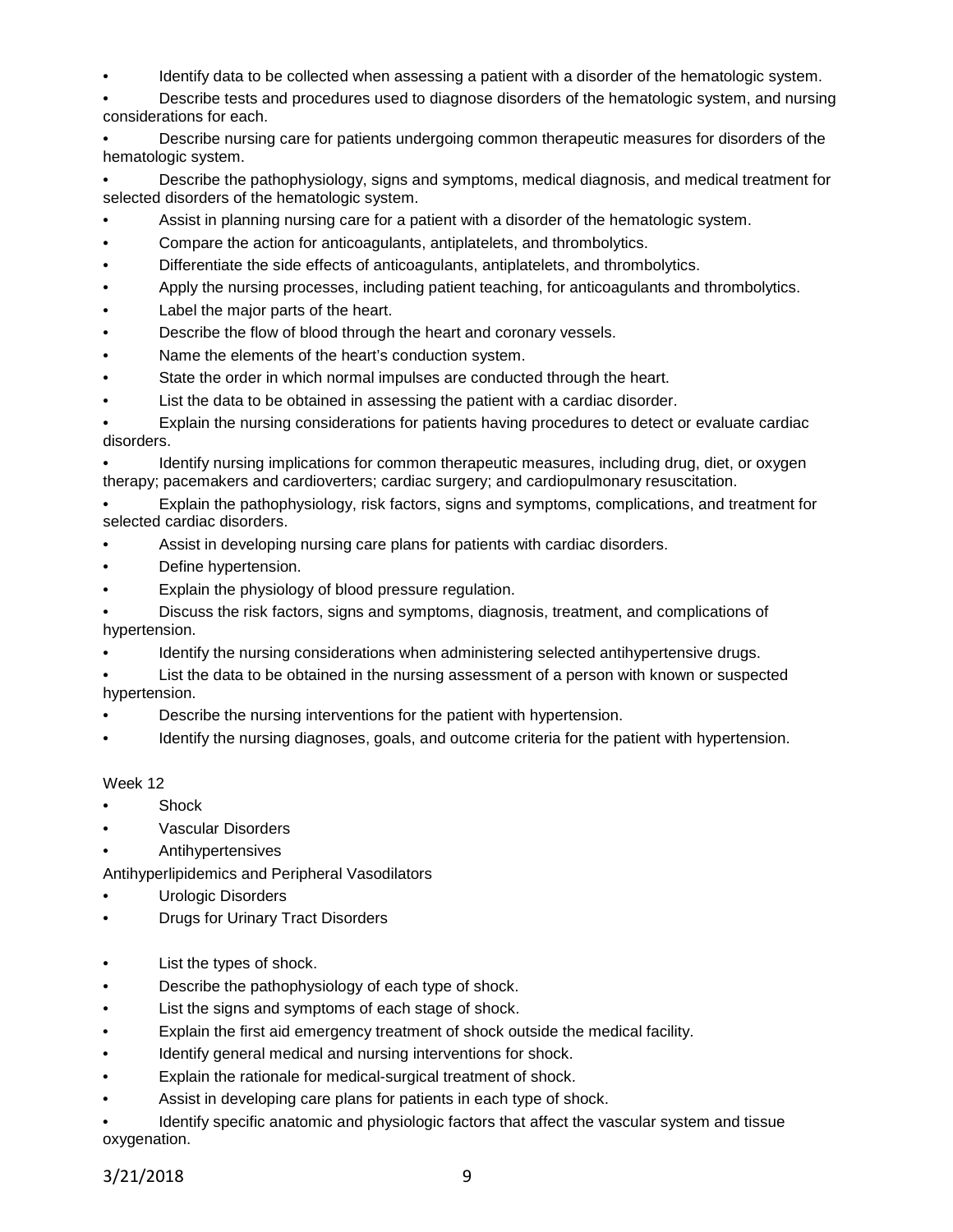• Indicate appropriate parameters for assessing a patient with peripheral vascular disease, aneurysm, and aortic dissection.

• Discuss tests and procedures used to diagnose selected vascular disorders and the nursing considerations for each.

• Describe the pathophysiology, signs and symptoms, complications, and medical or surgical treatments for selected vascular disorders.

- Assist in developing a plan of care for patients with selected vascular disorders
- Differentiate the pharmacologic action of the various categories of antihypertensive drugs.

• Compare the side effects and adverse reactions to sympatholytics, direct-acting vasodilators, and angiotensin antagonists.

• Apply the nursing process including nursing interventions and patient teaching, related to antihypertensives.

- Describe the blood pressure guidelines for determining hypertension.
- Describe the action of the two main drug groups: antihyperlipidemics and peripheral vasodilators.
- Compare the side effects and adverse reactions of antihyperlipidemics.
- Differentiate the side effects and adverse reactions of peripheral vasodilators.

• Apply the nursing process, including patient teaching, for antihyperlipidemics and peripheral vasodilators.

- List the data to be collected when assessing a patient who has a urologic disorder.
- Describe the diagnostic tests and procedures for patients with urologic disorders.

• Explain the nursing responsibilities for patients having tests and procedures to diagnose urologic disorders.

• Describe the nursing responsibilities for common therapeutic measures used to treat urologic disorders.

• Explain the pathophysiology, signs and symptoms, complications, and treatment of disorders of the kidneys, ureters, bladder, and urethra.

- Assist in developing a nursing care plan for patients with urologic disorders.
- Compare the groups of drugs that are urinary antiseptics and antiinfectives.
- Describe the side effects and adverse reactions to urinary antiseptics and antiinfectives.
- Differentiate the uses for a urinary analgesic, a urinary stimulant, and a urinary antispasmodic.

Apply the nursing process, including teaching, to nursing care of the patient receiving urinary antiseptic/antiinfective drugs.

Week 13 ATI Proctored Fundamentals EXAM 2 Math Practice Test

Week 14 Group Presentations Community Resources Theory Test 3

• Distinguish between public health, rural health, community health and community-based nursing practice.

• Describe the historical development of public health, public and community health nursing, and the transformation of the health care system domestically and globally.

• Compare and contrast ethical theories and principles inherent in the core functions of communityoriented nursing practice.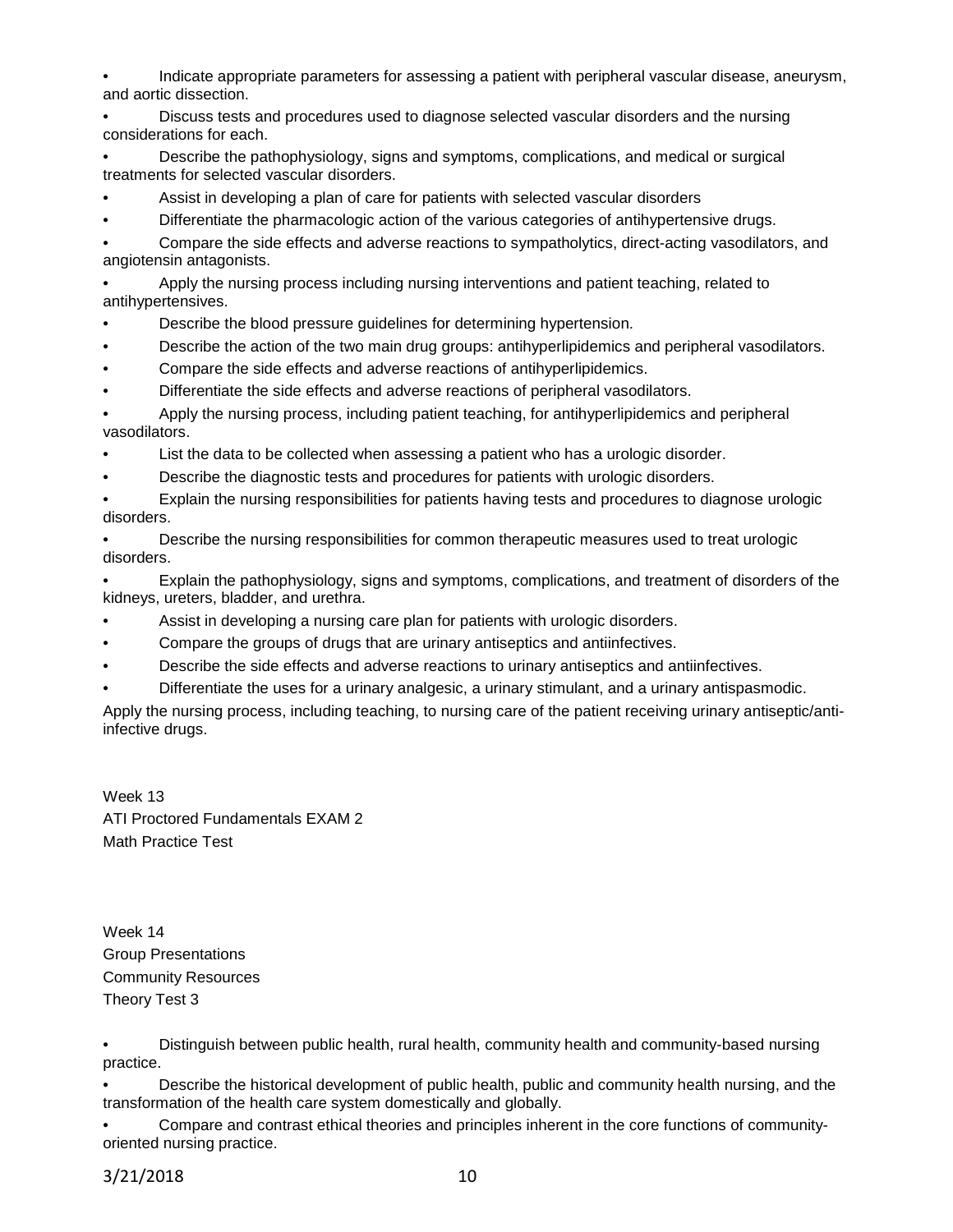• Describe laws and functions of government that affect community-oriented nursing practice, health policy and health care delivery.

• Explain the epidemiological approach to understanding disease, and identifying the causes of disease.

• Explain the relationship between the environment and human health and disease.

• Analyze the relationship between primary health care, health promotion, and disease prevention.

Identify methods to assess the health risks of individuals, families, aggregates, communities and cities.

- Identify community resources integral to community health objectives.
- Analyze the relationship of evidence-based practice to community-oriented nursing practice.
- Describe community-oriented approaches to family health risk reduction.

• Apply primary, secondary, and tertiary prevention strategies to family and community-focused mental

health problems.

• Identify social and cultural barriers to accessing the health care system for population groups, locally,

nationally and globally.

- Identify how community organizations (voluntary, governmental, business, labor, and faith based)
- collaborate, prepare for, and respond to disasters and bioterrorism.

Week 15 Group Presentations Community Resources Math Final Exam

• Distinguish between public health, rural health, community health and community-based nursing practice.

• Describe the historical development of public health, public and community health nursing, and the transformation of the health care system domestically and globally.

• Compare and contrast ethical theories and principles inherent in the core functions of communityoriented nursing practice.

• Describe laws and functions of government that affect community-oriented nursing practice, health policy and health care delivery.

• Explain the epidemiological approach to understanding disease, and identifying the causes of disease.

• Explain the relationship between the environment and human health and disease.

• Analyze the relationship between primary health care, health promotion, and disease prevention.

• Identify methods to assess the health risks of individuals, families, aggregates, communities and cities.

- Identify community resources integral to community health objectives.
- Analyze the relationship of evidence-based practice to community-oriented nursing practice.
- Describe community-oriented approaches to family health risk reduction.

• Apply primary, secondary, and tertiary prevention strategies to family and community-focused mental

health problems.

• Identify social and cultural barriers to accessing the health care system for population groups, locally,

- nationally and globally.
- Identify how community organizations (voluntary, governmental, business, labor, and faith based)
- collaborate, prepare for, and respond to disasters and bioterrorism.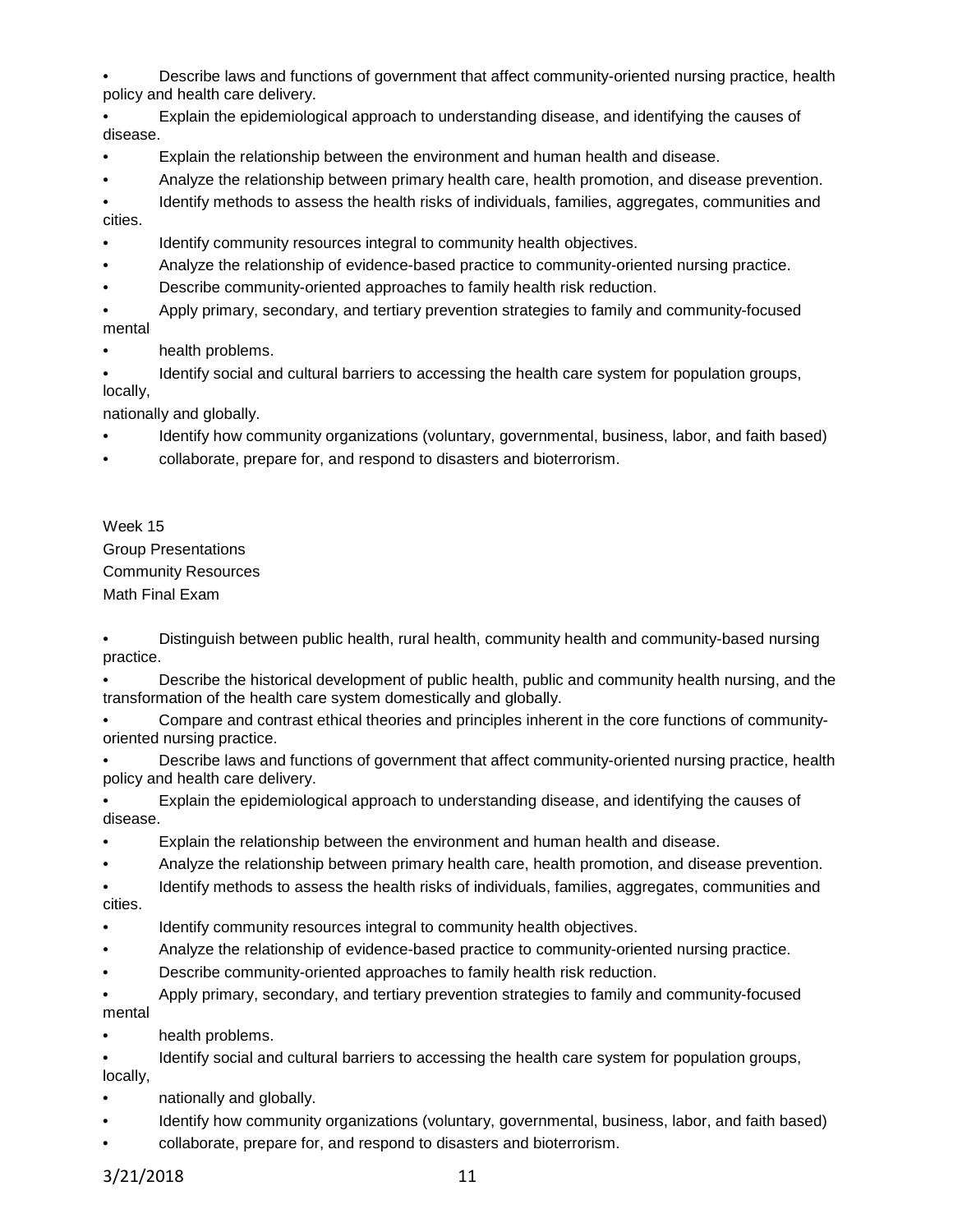• Students will demonstrate understanding of mathematical calculations, medication formulas and conceptualizing medication doses.

Week 16 Theory Final Exam Math Retake Final Exam

# LAB CONTENT:

Week 2

• Inserts a Foley catheter and provides Foley care using aseptic technique and documents care on EHR.

• Correctly measures, inserts and tests for appropriate placement of a nasogastric tube and documents on EHR.

• Accurately measures and documents on the EHR a wound, and using aseptic technique performs a wet to dry dressing change.

• Demonstrates and documents on the EHR tracheostomy care and suctioning using aseptic technique.

## Week 3

Locates all items on the scavenger hunt on the nursing units.

• Able to verbalize PPE items needed and can locate the items for standard precautions, droplet precautions, & neutropenic precautions.

- Able to login and navigate on the electronic health record. (EHR).
- Appropriately documents simulated patient findings on a simulated patient record.

Attends change of shift report and correctly notes patient data and care needed on student worksheet

#### Weeks 4 through Week 15:

The student will be able to:

Labor and Delivery Clinical

• Assist and/or demonstrate a labor and delivery patient admission, application of external fetal monitor, time uterine contractions/monitor fetal heart rate, and assist in pain control during and after labor. Documents all care provided on student worksheet and/or EHR.

• Assist with set-up of delivery table, and assist the physician/midwife/nurses during the delivery of an infant and documents assistance on student worksheet.

• Assist circulating nurse in cesarean section birth with performing instrument and sponge counts, patient positioning, Foley catheter insertion, surgical scrub, surgical time out, SCD application, tie gowns of all members of the surgical team and documentation of surgical procedure. Documents all assistance on student worksheet.

## Postpartum Clinical

• Assesses and documents any signs of postpartum complications such as fever, excessive bleeding, which may indicate uterine rupture, hemorrhage, and/or infection.

- Assesses and documents fundal height and signs and symptoms of bladder distension.
- Takes and documents vital signs with accuracy.
- Provides and documents episiotomy and breast care.
- Assesses and documents breastfeeding and breast engorgement, and signs and symptoms of perineal infection, lochia, grief, postpartum "blues" and postpartum psychosis.
- Performs and documents a shift assessment for each patient.
- Administers and documents medication administration for mothers and infants.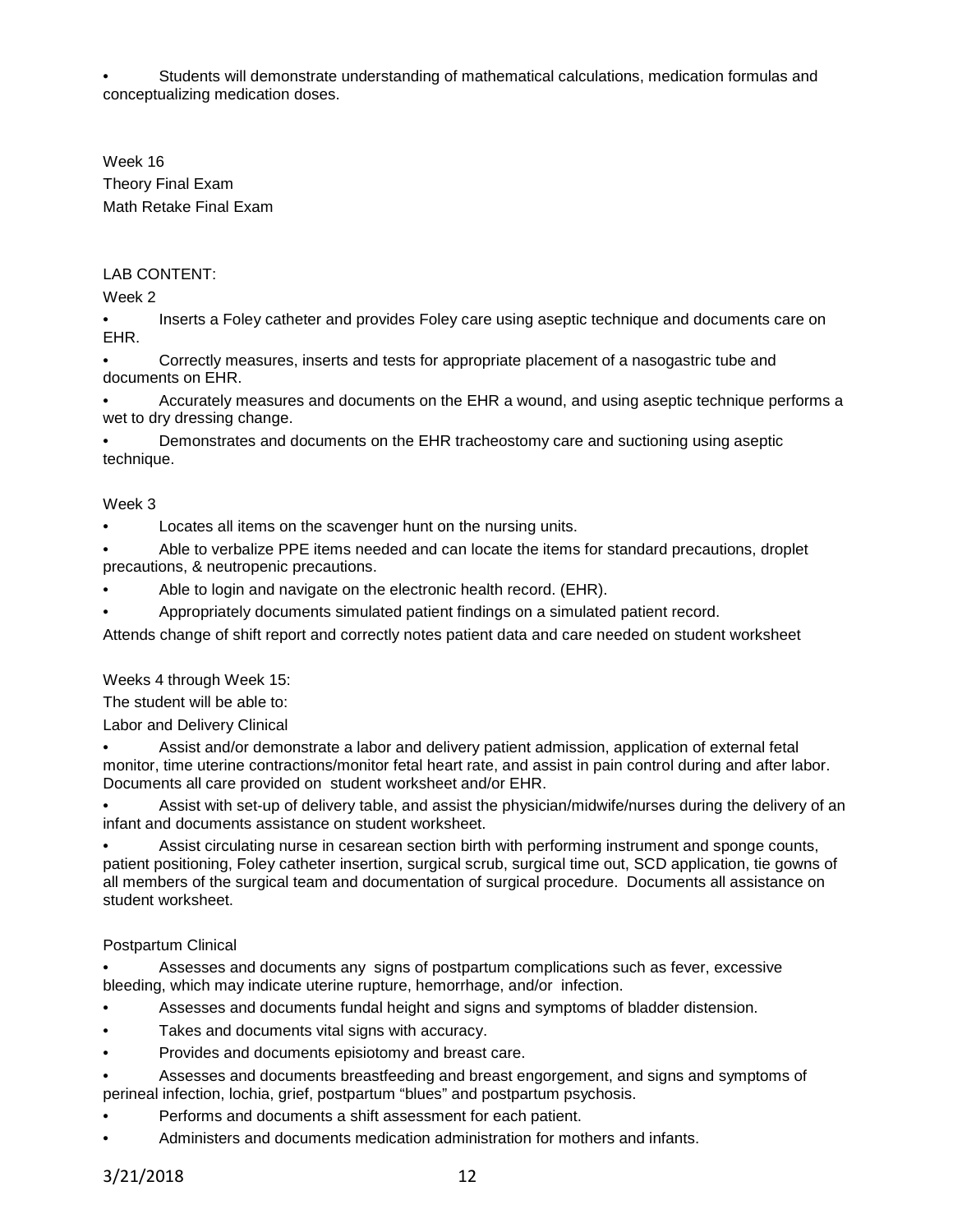Neonatal Nursing Clinical

• Performs and documents on the EHR a head-to-toe newborn assessment and vital signs.

• Demonstrates proper holding, feeding, bathing, dressing, and swaddling of a newborn. Primary nurse and instructor will assess this ability through direct observation.

• Assist with admitting and discharging a newborn to and from the nursery. Documents this on student worksheet.

- Suctions a newborn with a bulb syringe and documents on the EHR.
- Administers and documents on the EHR a vitamin K and Hepatitis B injections, and eye prophylaxis.

• Assist MD with circumcision and perform post-circumcision nursing care and documentation on the EHR

Medical - Surgical Clinical

• Demonstrate and document an accurate patient shift assessment and note abnormal assessment findings in the assessment.

• Obtain and document patient vital signs with accuracy within expected time frames.

Recognize abnormal vital signs and initiate the appropriate actions by notifying the primary nurse and the instructor.

• Competently utilize a bedside blood glucose monitor to test the patient's blood glucose levels and interpret the data correctly, and initiate the appropriate actions.

• Administer and document oral, parenteral, and topical medications utilizing the 7 rights of medication administration.

• Follows hospital protocol when administering all medications, considers side effects and nursing assessments necessary for all medications administered.

- Assess, measure and document a wound on the EHR.
- Perform and document on the EHR a wet to dry dressing change using aseptic technique.
- Perform and document on the EHR a vacuum dressing change.

• Demonstrate and document on the EHR competent care for patients needing oxygen, implementing the correct type of mask or nasal cannula, and the correct volumes. Incorporate appropriate nursing interventions, assessments, and safety.

• Demonstrate and document on the EHR tracheostomy care and suctioning.

• Assess and document patient pain level and utilize pharmacologic and non-pharmacologic measures to keep patients at their accepted level of comfort.

Assess and document condition of IV sites.

• Review the patient's orders for IV fluids and rates and report to the instructor and primary nurse any deviations that may occur differing from the current physicians orders.

• Assess patient's urinary output, document and report any deviations from normal parameters.

• Demonstrate respect for patient's culture and religion in delivering nursing care. Instructor will assess student ability based on observations of interactions and/or client interviews.

Week 16 No lab/clinical

## **METHODS OF INSTRUCTION:**

Lecture, skills lab, hospital clinical lab, skills demonstration, return demonstration.

# **OUT OF CLASS ASSIGNMENTS:**

Required Outside Hours: 5 Assignment Description: Community health resource project.

3/21/2018 13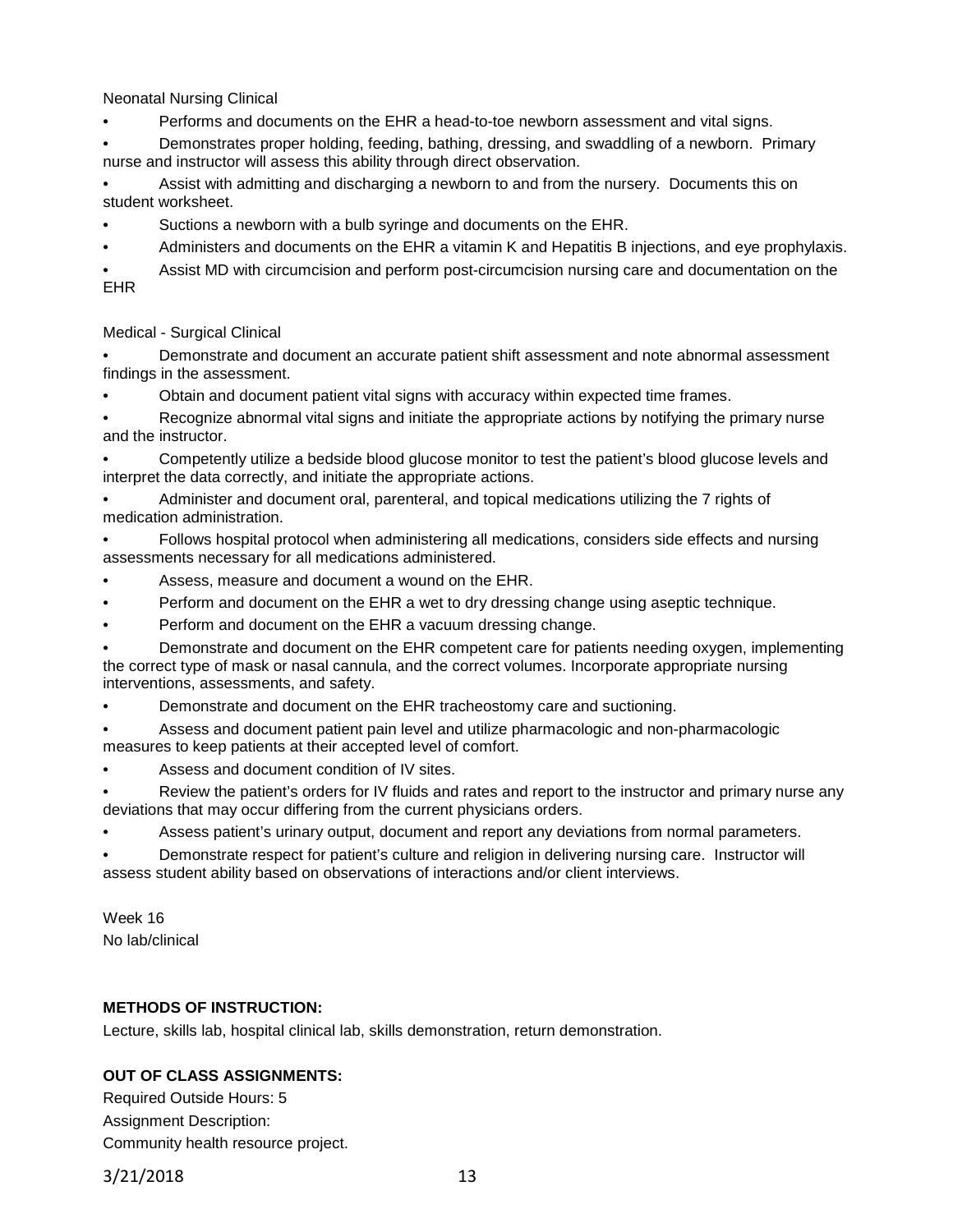Written assignment and classroom presentation.

# **METHODS OF EVALUATION:**

Writing assignments

Percent of total grade: 10.00 %

Percent range of total grade: 5% to 10%. Written case study & community health resource project.

Problem-solving assignments

Percent of total grade: 0.00 %

Clinical Math Exam requires a minimum 90% competency level to pass the course, but it is not counted into the grade. Pass/fail only. You must receive the minimum 90% to pass the course.

Skill demonstrations

Percent of total grade: 0.00 %

Skills testing of nursing clinical skills. Skills testing is pass/fail only. Students must demonstrate safe clinical performance with patient care in the hospital. Clinical evaluations are performed and are pass/fail only. Students must pass skills testing and have a passing clinical performance evaluation in the hospital in order to pass the course.

Objective examinations

Percent of total grade: 90.00 %

Percent range of total grade: 90% to 95 %. Theory Exams, Quizzes, and ATI Proctored Exams. Multiple Choice, True/False, Matching Items, Essay completion.

Other methods of evaluation

Percent of total grade: 0.00 %

#### **REPRESENTATIVE TEXTBOOKS:**

Required Representative Textbooks

ATI Testing. ATI NCLEX Review Modules & Proctored Assessments. Leawood, KS: Assessment Technologies Inc.,2018.

New software introduced to enhance readiness for NCLEX examinations.

ISBN: None

Clayton. PHARM = Basic Pharmacology for Nurses, 17th edition. St. Louis, MO: Elsevier,2017.

New text.

ISBN: 9780323396103

Clayton. PHARM SG = Basic Pharmacology for Nurses, 17th edition. St. Louis, MO: Elsevier,2017. New text.

ISBN: 978-0323396110

Doesnges, Moorhouse, & Murr. Nurse's Pocket Guide: Diagnoses, Prioritized Interventions and Rationales, 14th edition.. Philadelphia, PA: FA Davis,2016.

Updated with current edition.

ISBN: 0803644752

FA Davis. Taber's Cyclopedic Medical Dictionary, 23rd edition.. Philadelphia, PA: FA Davis,2017.

Updated with current edition.

ISBN: 978-0-8036-5904-9

FA Davis. Nursing Central for Smartphone. Charlottesville, VA: Unbound Medicine / FA Davis,2018. Updated with current edition.

ISBN: None

Leifer. Introduction to Maternity and Pediatric Nursing, 7th Edition. St. Louis, MO: Elsevier,2015. New text.

ISBN: 9781455770151

Linton. IMSN = Introduction to Medical-Surgical Nursing, 6th ed.. St. Louis, MO: Elsevier,2016.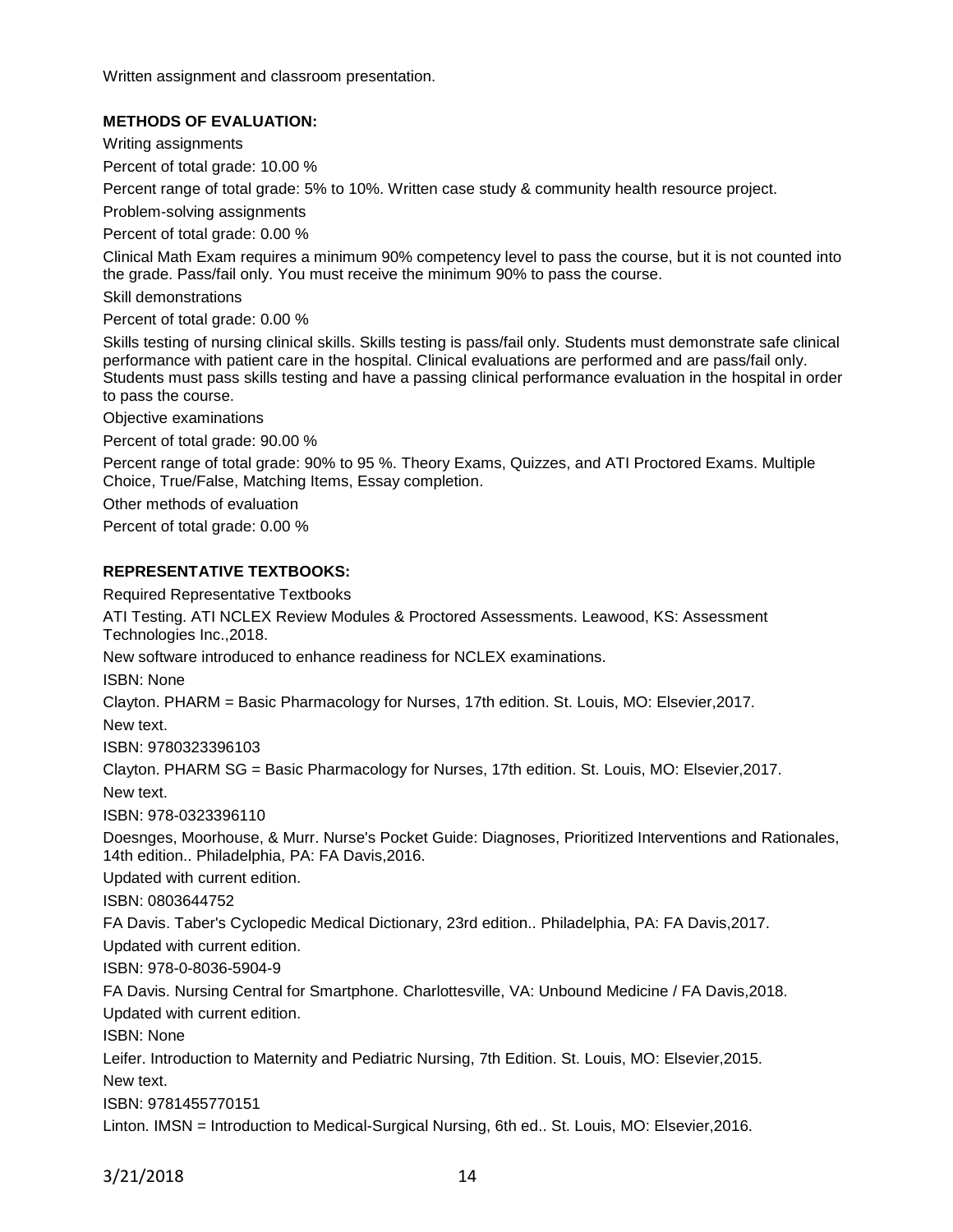New text.

ISBN: 9781455776412

Mosby. Mosby's Dictionary of Medicine, Nursing & Health Professions, 10th edition. St. Louis, MO: Elsevier,2016.

Updated to current edition.

ISBN: 9780323222051

Nugent & Vitale. Fundamentals Success-A Q&A Review Applying Critical Thinking to Test Taking, 4th edition. Philadelphia, PA: FA Davis,2015.

New text.

ISBN: 978-0-8036-4414-4

Phelps, Sparks & Taylor. Nursing Diagnosis Reference Manual, 10th ed.. Riverwoods, IL: Lippincott,2017.

Updated with current edition.

ISBN: 9781496347817

Potter & Perry. FON = Fundamentals of Nursing, 9th edition. St. Louis, MO: Elseviere,2017.

Updated with current edition.

ISBN: 9780323327404

Purnell & Paulanka. CCHC = Culturally Competent Health Care (guide to), 4th ed.. Philadelphia, PA : FA Davis,2018.

Updated edition

ISBN: 978-0-8036-6702-0

Turner & Mullholland. The Nurse, The Math, The Meds. 4th edition. St. Louis, MO: ElseIvier,2018.

New text.

ISBN: 9780323293839

Vallerand & Sanoski. Davis Drug Guide (Nurse's Med Deck), 15th edition. Philadelphia, PA: FA Davis,2017. Updated to current edition.

ISBN: 978-0-8036-5707-6

Van Leeuwen & Bladh. Davis's Comprehensive Handbook of Laboratory and Diagnostic Tests With Nursing Implications, 7th ed.. Philadelphia, PA: FA Davis,2017.

Updated with current edition.

ISBN: 978-0-8036-5943-8

Recommended Representative Textbooks

Myers. LPN Notes : Nurse's Clinical Pocket Guide, 4th Edition. Philadelphia, PA: FA Davis,2016.

New text.

ISBN: 978-0-8036-5796-0

Potter & Perry. FON SG = Fundamentals of Nursing Study Guide, 8th ed.. St. Louis, MO: Elsevier,2017.

Updated to current edition.

ISBN: 9780323396448

## **ARTICULATION and CERTIFICATE INFORMATION**

Associate Degree: CSU GE: IGETC: CSU TRANSFER: Transferable CSU, effective 200970 UC TRANSFER: Not Transferable

SUPPLEMENTAL DATA: